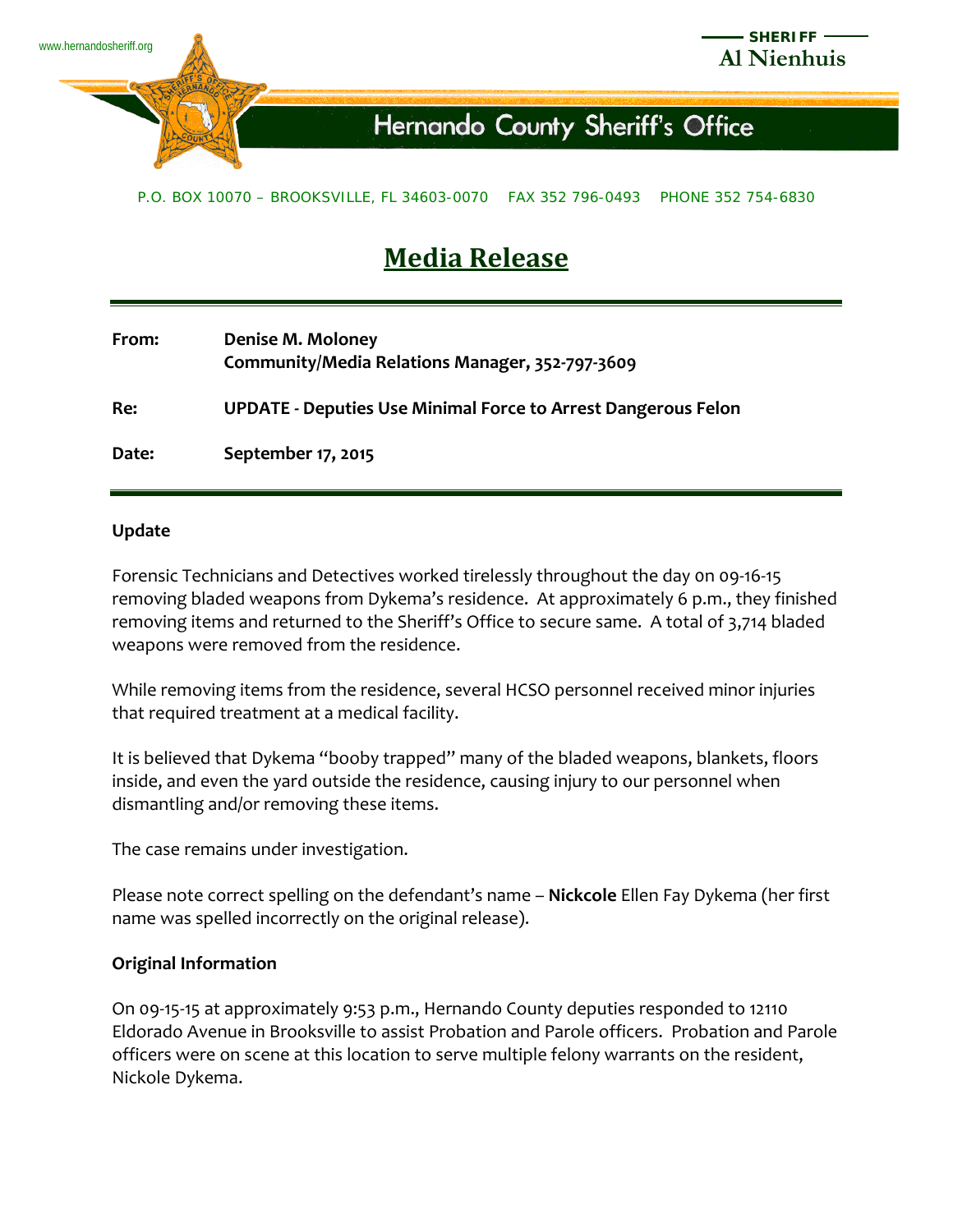Upon arrival, Sergeant Chris Calderon observed Dykema looking out of a broken window directly at him. Once Dykema saw Sergeant Calderon, she disappeared back into the residence.

Calderon gave numerous, loud commands for Dykema to come out of the residence immediately. Dykema responded with numerous obscenities and told the law enforcement officers to "leave her property."

Once other deputies arrived on scene, the decision was made to force entry into the residence. While doing so, the deputies continued to yell, "Sheriff's Office, Nickole – you need to come out, you have warrants for your arrest." Dykema refused to exit the residence.

During this time, Dykema utilized a large sword or machete type weapon and attempted to stab Sergeant Calderon, missing his face and head by only inches. These actions by Dykema put a well-founded fear in Sergeant Calderon that he would be killed or seriously injured.

Having limited visibility into the residence, deputies observed a set of feet standing in the corner of the mobile home, possibly hiding under or behind a blanket. Deputies also observed a long, silver, shiny sword waving around behind the blanket. Again, deputies ordered the individual to come out with her hands up. She refused and moved towards the deputies. Sergeant Bill Hillman deployed a bean bag round from a less than lethal shotgun at the female. The round had no effect on the female.

The Crisis Response Team was called to the scene to take over negotiations.

During negotiations with Dykema, she fled into a room in the residence that contained approximately 500 bladed weapons. It should be noted that many rooms in the residence contained at least that many weapons.

Dykema armed herself with an unknown number of bladed weapons and advanced toward the deputies. Again, Dykema was advised to drop the weapons and she refused. Sergeant Ken Lund deployed his less than lethal shotgun at Dykema as she continued to advance, hitting her in the abdomen and thigh. Dykema retreated to another section of the home.

After lengthy negotiations with the Crisis Response Team Dykema failed to comply with deputies' requests and/or orders and continued to retreat back inside the residence.

Deputies were staged at the front door behind shields as Dykema emerged from behind a hanging blanket, advancing toward deputies. Dykema initially would not show her hands but subsequently did so. Dykema was ordered to turn so deputies could ensure she had no weapons behind her back. She turned as if to retreat back into the residence when Corporal Stephen Miller deployed his agency issued Taser. The Taser had the desired effect, and Dykema fell to the ground. She was quickly taken into custody by deputies on scene.

Neither Dykema nor any deputy was injured.

Dykema was treated on scene by Hernando County Fire/Rescue (Taser probes removed) and then transported to the Hernando County Detention Center by deputies.